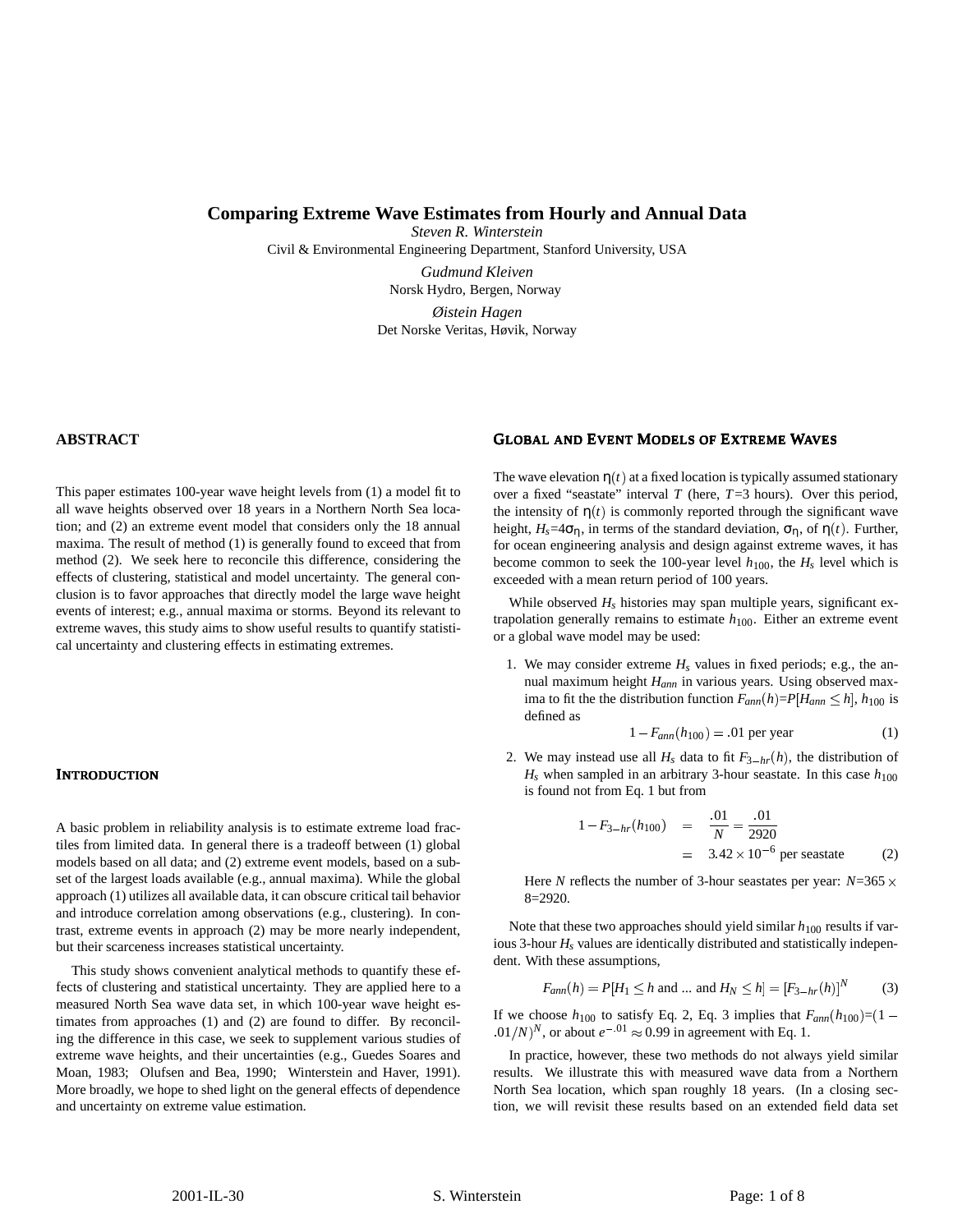that spans roughly 26 years, consisting of measured data from Statfjord, Troll, Brent, Stevenson, and Gullfaks C. In all cases, note that all reported wave height data have been *measured* in the North Sea; no hindcast wave heights have been used here.)

Choosing first to model all 3-hour seastates, we fit a conventional three-parameter Weibull model of  $F_{3-hr}(h)$ :

$$
F_{3-hr}(h) = 1 - \exp\left\{-\left(\frac{h - h_0}{h_c}\right)^{\gamma}\right\}; \quad h \ge h_0 \tag{4}
$$

The parameter values  $h_0 = .59$ ,  $h_c = 2.27$ , and  $\gamma = 1.40$  have been used here to preserve the first three moments of the data.

Figure 1 compares the resulting estimate of  $F_{3-hr}$  with the data, plotted on "Weibull scale"  $(-\ln[1 - F_{3-hr}]$  vs. *h* on log-log scale). A two-parameter Weibull model  $(h<sub>0</sub>=0)$  will plot as a straight line on this scale. The resulting  $h_{100}$  estimate is 14.5m, found from Eq. 2 by setting  $-\ln(1 - F_{3-hr}) = 12.58$ . Note also that the fit appears reasonably good. Figure 2 reveals the discrepancy between global and extreme wave event models. It shows the 18 annual maximum *Hs* values, which range from  $h_1$ =8.7m to  $h_{18}$ =12.1m, with the associated distribution estimates  $F_{ann}(h_i) = i/19$  (*i*=1...18). In contrast, if we use the Weibull fit of  $F_{3-hr}(h)$ from Eq. 4, the resulting annual distribution  $F_{ann}(h) = F_{3-hr}(h)^N$  seems to overestimate various fractiles of annual maxima.

To estimate *h*<sup>100</sup> directly from the observed annual maxima, we fit these data to a Gumbel model:

$$
F_{ann}(h) = \exp[-e^{-\alpha(h-u)}]
$$
\n(5)

Rewriting this in terms of the mean and standard deviation,  $\mu = u + 0.577/\alpha$ and  $\sigma = 1.28/\alpha$ , of the Gumbel variable, an arbitrary fractile is given by

$$
h_p = \mu + \sigma K_p \tag{6}
$$

in terms of the standardized Gumbel variable

$$
K_p = -.45 - .78\ln(-\ln p) \tag{7}
$$

Thus, the Gumbel model in Figure 2 yields a linear variation between *h* and  $\left[-\ln(-\ln F_{ann})\right]$ . The 100-year wave height is then estimated from Eq. 6 by setting  $p=0.99$  ( $K_p=3.14$ ), and replacing  $\mu$  and  $\sigma$  by the sample moments of the observed maxima. As shown in Figure 2, the resulting estimate is  $h_{100}$ =13.2m. Note that this value is roughly 10% below the estimate,  $h_{100}$ =14.5, found from all seastate data.

Finally, note that when fitting probability distributions to data, we consistently apply the method of moments. This method is used here to seek a reasonable fit within the body of the data. It is not our intent to systematically compare results across various fitting methods; e.g., maximum likelihood and least squares methods. We have, however, some experience applying these other methods to the wave data sets at hand. While precise numerical values may vary, the various methods generally show the same trends; i.e., reduced  $h_{100}$  estimates when only annual data are considered.

# EFFECT 1: CLUSTERING

A natural first hypothesis is that the estimate  $h_{100}=14.5$ , found from all seastate data, is too high due to the independence assumption in Eq. 3. Dependence between  $H_s$  values in successive 3-hour seastates will generally reduce expected extremes: if one  $H_s$  value is less than the level of interest, neighboring values will be more likely to be less as well due to dependence. However, this effect is not expected to be large at the high  $H<sub>s</sub>$  levels of interest, for which clusters of multiple crossings should be quite rare.

To quantify this effect, we assume that the probability that the next wave height,  $H_{i+1}$ , is less than  $h_{100}$  depends on whether the last wave height,  $H_i$ , was less—and not *additionally* on still earlier wave heights  $H_{i-1}$ ,  $H_{i-2}$ , .... This is a form of Markovian, one-step memory in time. Under this assumption, Eq. 3 is amended to read

$$
F_{ann}(h) = P[H_1 \le h] \cdot P[H_2 \le h | H_1 \le h] \cdots P[H_N \le h | H_{N-1} \le h]
$$
  
=  $P[H_1 \le h] \cdot \{P[H_{i+1} \le h | H_i \le h\}^{N-1}$  (8)

Here we propose the following form of the conditional probability distribution (Appendix A):

$$
P[H_{i+1} \le h | H_i \le h] = 1 - A(x)e^{-x}; \ \ A(x) = \frac{1 - e^{-cx}}{1 - e^{-x}} \tag{9}
$$

In this result, the constant *c* depends on the correlation  $\rho$  between  $H_i$  and  $H_{i+1}$ , while *x* is defined as

$$
x = \left(\frac{h - h_0}{h_c}\right)^{\gamma} \tag{10}
$$

In the independent case  $p=0$  and  $c=1$ , and Eqs. 8–10 reduce to Eqs. 3–4. In the other limiting case of perfect dependence,  $\rho=1$  and  $c=0$ , so that the conditional probability in Eq. 9 becomes 1 as well.

Figure 3 compares the results of the independent and clustered models (Eqs. 3 and 8). Eq. 9 is used with  $c=0.13$ , which is found from Eq. 19 to preserve the observed correlation  $p = .95$  between neighboring  $H_s$  values. As expected, this dependence has little effect on extreme wave height estimates:  $h_{100}$  reduces from 14.5m to about 14.2m. (Similarly small effects are found for extreme responses of dynamic systems, where clustering effects have been widely studied and quantified.) Various alternative clustering models, fit to data in each season or with a different conditional distribution than Eq. 9, give  $h_{100}$  estimates from 13.9–14.3m. Thus, clustering effects do not appear sufficient to explain the entire difference of 14.5-13.2 or 1.3m between our original  $h_{100}$  estimates.

Finally, before proceeding we may note that the foregoing results can be used to derive a general expression for *Nindep*, an "equivalent number of independent observations" that can be used with a simple independent wave height model. If independence is assumed, the annual maximum distribution is as given in Eq. 3:

$$
F_{ann}(h) = \{P[H_i \le h]\}^{N_{indep}} \tag{11}
$$

Equating Eqs. 8 and 11 and solving for *Nindep*, we find

$$
N_{indep} = 1 + (N - 1) \frac{\ln[1 - A(x)e^{-x}]}{\ln[1 - e^{-x}]}
$$
 (12)

The limiting cases are consistent: when  $p=0$ ,  $c=A(x)=1$  and  $N_{indep}=N$ , the actual number of data. Alternatively, when  $p=1$ ,  $c=A(x)=0$  and Eq. 12 yields *Nindep*=1 (i.e., all subsequent data are perfectly correlated). More generally, note that *Nindep* is a function of the level *x* of interest; as the level  $x \to \infty$ ,  $N_{indep} \to N$  (as should be the case). Figure 4 shows the general trend of *Nindep* with wave height level; for example, at *h*=14.5m *Nindep* is roughly 80% of the total number of data. Note also that for high thresholds ( $e^{-x} \ll 1$ ), Eq. 12 is well-approximated (Figure 4) by

$$
\frac{N_{indep} - 1}{N - 1} \approx A(x) \approx 1 - e^{-cx}
$$
 (13)

where, again, *c* depends on the correlation coefficient ρ. For the typical results considered here, the expression  $c \approx 1 - \rho^{2.7}$  may serve as a simple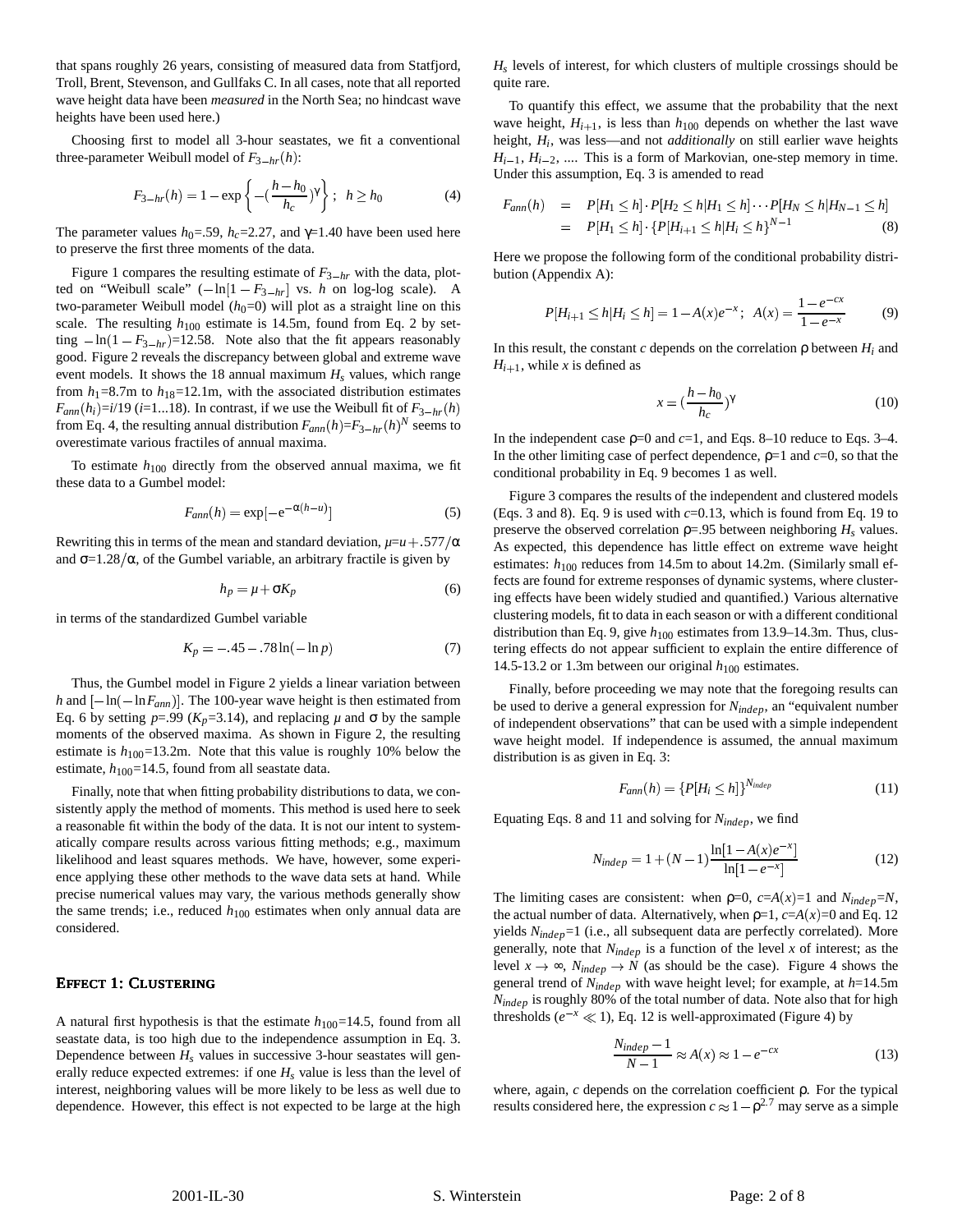

Figure 1: Observed seastate distribution, Weibull scale.



Figure 2: Annual maximum distribution, Gumbel scale.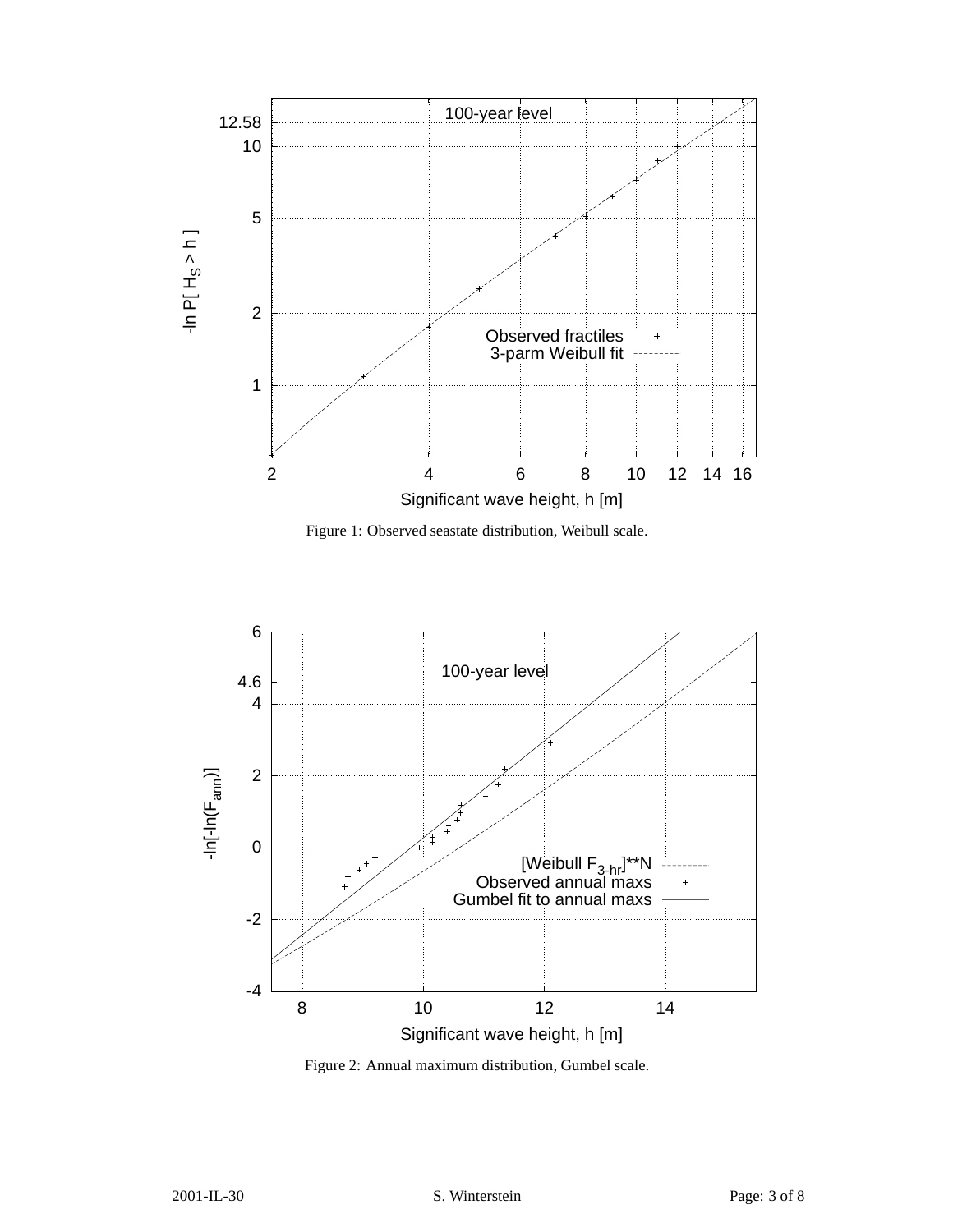first approximation. If interest lies in the wave height with exceedance probability  $p_e$  per seastate, setting  $p_e \approx e^{-x}$  leads to the result

$$
\frac{N_{indep} - 1}{N - 1} \approx A(x) \approx 1 - p_e^c \tag{14}
$$

For example, for the 100-year seastate,  $p_e = 3.42 \times 10^{-6}$  (Eq. 2) and  $N_{indep}/N \approx 0.80$  as noted above.

## EFFECT 2: STATISTICAL UNCERTAINTY

A second hypothesis instead favors the estimate  $h_{100}=14.5$ m, because it is based on all seastate data. In contrast, one may question the estimate  $h_{100}$ =13.2m because it is based on a limited sample of 18 annual maxima. Specifically, how likely is it that another statistically equivalent set of 18 maxima could produce an estimate of 14.5m or above?

This can be estimated analytically, if we assume the Gumbel model in Eq. 6 has correct form but is based on imperfect moment estimates,  $\hat{\mu}$ and  $\hat{\sigma}$ , from *n* data. The uncertainty in these moments can be estimated (Appendix B) as follows:

$$
\text{Var}[\hat{\mu}] = \frac{\sigma^2}{n}; \quad \text{Var}[\hat{\sigma}] \approx (\frac{\alpha_4 - 1}{4})\frac{\sigma^2}{n}; \quad \text{Cov}[\hat{\mu}, \hat{\sigma}] \approx \frac{\alpha_3}{2}\frac{\sigma^2}{n} \tag{15}
$$

Using these first two moments to predict an arbitrary fractile  $h_p$  (Eq. 6), the resulting uncertainty is

$$
\text{Var}[h_p] = \frac{\sigma^2}{n} [1 + K_p^2(\frac{\alpha_4 - 1}{4}) + K_p \alpha_3]
$$
 (16)

in which  $K_p = (h_p - \mu)/\sigma$ . Note that Eqs. 14 and 15 are completely general, and can be applied to any distribution (normal, Weibull, Gumbel, etc.). The first term in Eq. 15 reflects the effect of uncertainty in the mean, the second the uncertainty in the standard deviation, and the last the correlation between their estimates.

For our *h*<sup>100</sup> estimate, we apply Eq. 15 with the sample variance  $\hat{\sigma}^2$ =.94, the higher moments  $\alpha_3$ =1.14 and  $\alpha_4$ =5.4 of the Gumbel model, and  $K_p$ =3.14 (Eq. 7 with  $p$ =.99). The result is

$$
Var[h_p] = \frac{.94}{18} [1 + 3.14^2 (1.10) + 3.14 (1.14)] = .81 = [0.9 \text{m}]^2 \tag{17}
$$

Note that the dominant term here is due to uncertainty in  $\sigma$ , which dominates uncertainty in the mean by about an order of magnitude.

Thus, the estimate  $h_{100}$ =14.5m from all seastates is about 1.4 standard deviations above the level  $h_{100}=13.2$ m estimated from annual maxima. This difference appears rather significant: a difference as large as this would appear only 8% of the time if we assume the moments in Eq. 14 to have joint normal distribution.

#### EFFECT 3: MODEL UNCERTAINTY

Note that we have not considered statistical uncertainty in the alternate estimate  $h_{100}$ =14.5m. This is because it is based on roughly 40,000 seastate data, which should permit accurate estimation of the Weibull distribution parameters in Eq. 4. One may question, however, the adequacy of the Weibull model itself, particularly in the upper tail region of interest here. Figure 5 addresses this point. It repeats both analytical models of *Fann* from Figure 2, which lead to  $h_{100}$ =13.2 and 14.5m. The higher value arises from  $F_{ann}=F_{3-hr}^N$ , with the Weibull model of  $F_{3-hr}$  from Eq. 4. Also shown is  $F_{3-hr}^N$  in terms of the *observed*  $F_{3-hr}$  values for all data above 8m. Note that the Weibull model agrees well with the data below 10m; however, the data suggest a narrower tail above that level. (This trend can also be seen in Figure 1, although obscured by both the scale and the use of 1-meter data bins.)

Extrapolation of these data would appear to favor  $h_{100}=13.2$  over 14.5m. As a separate confirmation, we also consider a "storm" approach, which models the peak *Hs* value following every excursion of the threshold  $h_{th}$ =8m. We find a mean number of  $N_{storm}$ =78/18=4.3 storms per year. Figure 5 shows the annual maximum distribution implied by these storm data:  $F_{ann} = F_{storm}^{N_{storm}}$ , with the observed storm distribu $t_{\text{atom}}(h_i) = i/79$  at each of the storm heights  $h_i$ .

The storm results strongly support the Gumbel model of annual maxima, and again suggest that the Weibull model overestimates the upper tail. In fact, a Gumbel model of all storms gives virtually the same  $h_{100}$ estimate as the annual maxima alone:

$$
h_{100} = \mu + 4.29\sigma = 13.2 \text{m}; \ \sigma_{h_{100}} = 0.55 \text{m} \tag{18}
$$

This  $h_{100}$  estimate uses Eq. 6 with the observed storm mean and standard deviation, and  $K_p$ =4.29 from Eq. 7 with  $1 - p = .01/4.3$  (mean rate of storms per 100 years). The uncertainty in  $h_{100}$  is estimated from Eq. 15. It is somewhat smaller than that based on annual maxima (Eq. 16), because the storm approach utilizes more data than the annual maxima alone. (Note that we have also considered various thresholds other than 8m to define storms. In general, as the storm threshold increases from small levels (e.g., 5–6 m), corresponding  $h_{100}$  estimates decrease rather steadily, leading to results that approach  $h_{100}$  estimates based on the annual maxima only.)

## EXTENDED DATA SET RESULTS

The foregoing are the results of a study completed several years ago, while the second author was a visiting scholar at Stanford University. More recently, we have had the chance to revisit these analysis results, based on an extended North Sea data set that covers roughly 26 years (over the 1973–1999 period). Figure 6 is an updated version of Figure 2. Now the difference between  $h_{100}$  estimates has closed:  $h_{100}$ =14.9m (fitting all data) vs  $h_{100}$ =14.1m (fitting annual maxima). The difference has nearly halved: 14.9-14.1=0.8m compared with 14.5-13.2=1.3m previously.

Because the net difference is less, clustering effects can serve to explain a greater fraction: using the same correlated exponential model, we again estimate a clustering reduction of 0.3m (14.9-14.6, as opposed to 14.5-14.2 originally). In fact, Figure 7 shows a variety of clustering results. Beyond the correlated exponential model, results of a NATAF model (e.g., Der Kiureghian and Liu, 1986) are also displayed. Also shown is the "observed conditional  $[F_{3hr}(h)]^N$ ," where  $F_{3hr}$  is the direct data estimate of the conditional probability  $P[H_{i+1} < h|H_i < h]$  (as sought by the Markov model; see Eq. 9). These conditional data tend to support the adequacy of the correlated exponential fit, at least in this case.

# **CONCLUSIONS**

- Several methodological developments have been shown to aid in estimating extreme values and their uncertainty. For example, a Markovian model of successive wave heights has been suggested to quantify the effect of dependence on extremes (Eqs. 8–10). This can be applied to either all data or each season separately. Also, general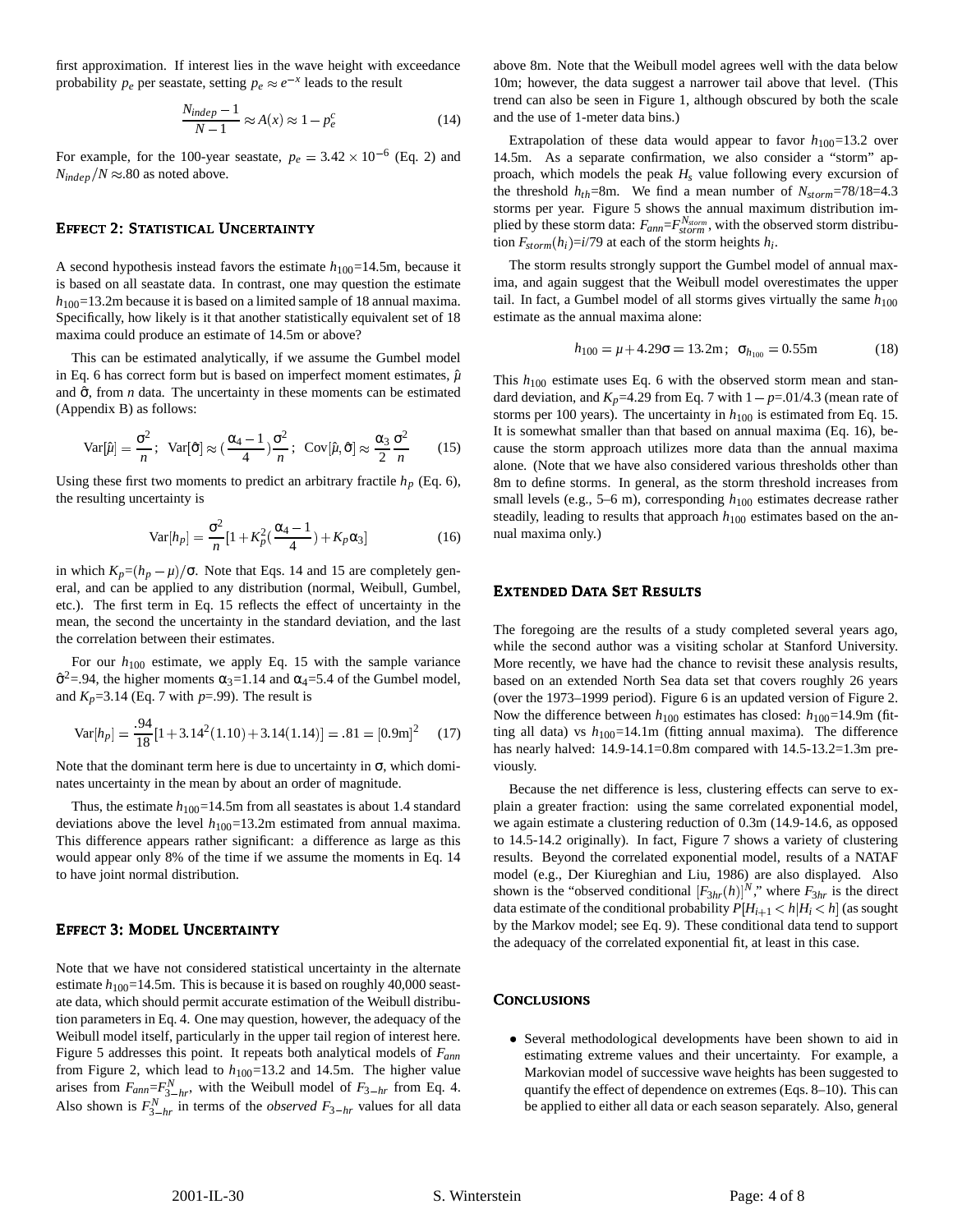



Figure 4: Equivalent number of independent wave height data (from Eq. 12 or Eq. 13) as a function of the wave height level of interest.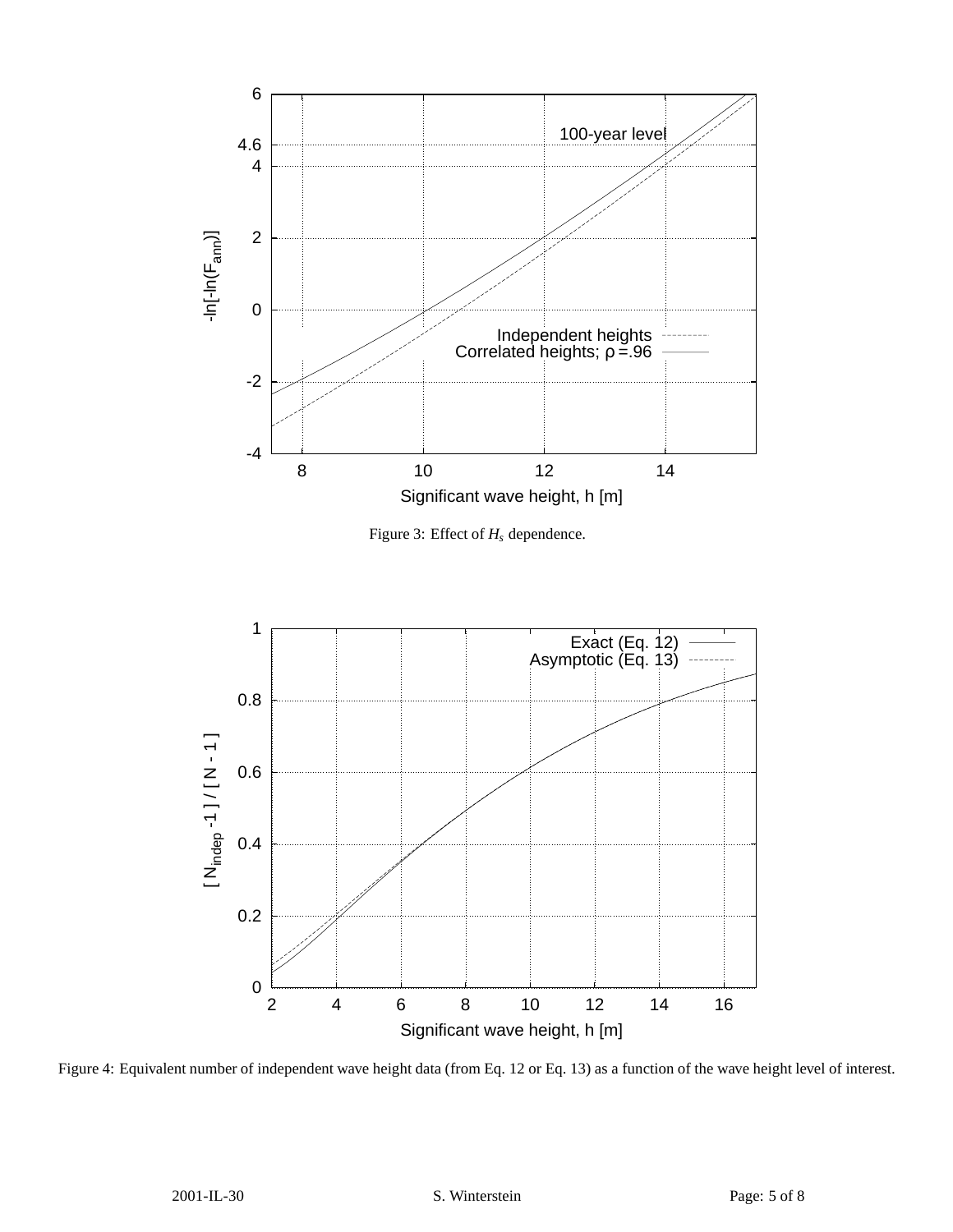

Figure 5: Upper tail of seastate data; storm model.



Figure 6: Predicted annual maximum distribution, based on (1) Weibull fit to all data and (2) Gumbel fit to annual maxima. (Results based on extended, 26-year data set.)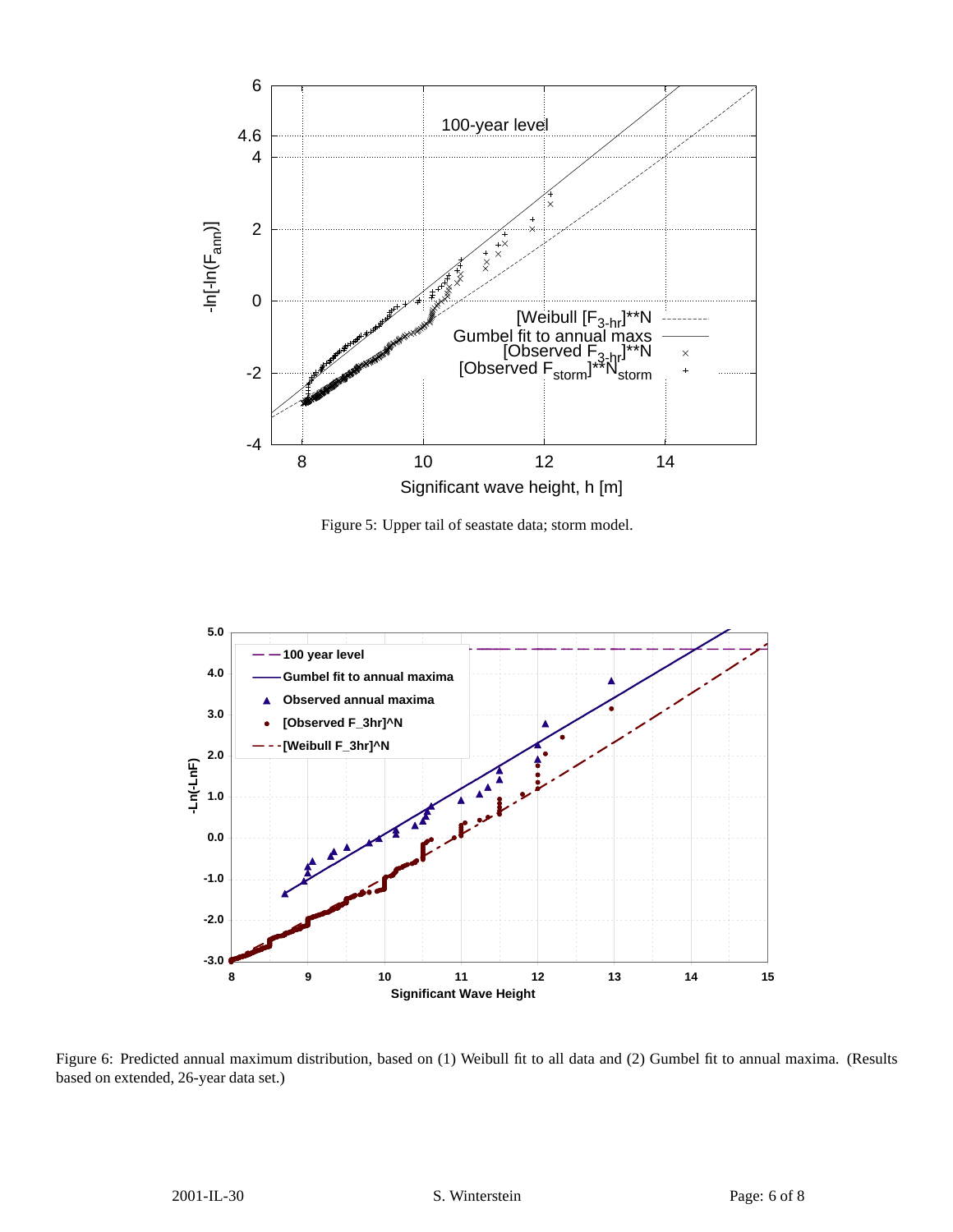results have been shown to quantify statistical uncertainty in arbitrary response fractiles, when predicted by the method of moments (Eq. 15).

- We have applied these methods here to study the difference between 100-year wave height estimates based respectively on annual maxima and all seastate data. For the 18-year data set, it did not appear that this difference ∆*h*=14.5-13.2 =1.3m was easily explained by wave height dependence (Figure 3), or by statistical uncertainty due to the limited sample of 18 annual maxima (Eq. 16). For the extended 26-year data set, the difference reduces to ∆*h*=14.9- 14.1=0.8m (Figure 6), or ∆*h*=14.6-14.1=0.5m after clustering is included (Figure 7). This difference may more plausibly lie within the range of statistical uncertainty.
- The general conclusion is to favor approaches that directly model the large wave height events of interest; e.g., annual maxima or storms. While one gains more data by including all seastates, a global fit to all such data may appear quite accurate (Figure 1) yet obscure critical upper tail behavior (Figure 5). (This is one reason we have retained the 18-year case; it provides an equally plausible data set, for which these effects are more dramatic.) Note that in these applications the global Weibull seastate model appears to introduce conservative errors; however, nonconservative errors could arise in other applications.

#### **Acknowledgements.**

This work has been primarily supported by the Reliability of Marine Structures (RMS) program of Stanford University. The authors gratefully acknowledge the ongoing intellectual and financial support of its sponsors. Statoil is also acknowledged for providing the extended, 26 year dataset for our use.

#### **REFERENCES**

- Der Kiureghian, A. and P.L. Liu (1986). Structural reliablity under incomplete reliability calculations. *J. Engrg. Mech.,* ASCE, **112**(1), 85–104.
- Fisher, R.A. (1928). Moments and product moments of sampling distributions. *Proc. London Math. Soc.,* **30**, 199–238.
- Guedes Soares, C. and T. Moan (1983). On the uncertainties related to the extreme environmental loading on a cylindrical pile. *Reliability Theory and its Applications in Structural and Soil Mechanics*, Martinus Nijhoff, 351–364.
- Johnson, N.L. and S. Kotz (1969). *Continuous Multivariate Distributions,* John Wiley and Sons, New York.
- Olufsen, A. and R.G. Bea (1990). Uncertainties in extreme wave loadings on fixed offshore platforms. *Proc., 9th Intl. Offshore Mech. Arctic Eng. Symp.,* ASME, **II**, 15–32.
- Winterstein, S.R. and S. Haver (1991). Statistical uncertainties in wave heights and combined loads on offshore structures. *J. Offshore Mech. Arctic Eng.,* ASME, **114**(10), 1772–1790.

# APPENDIX A: BIVARIATE WEIBULL DISTRIBUTION

If two correlated variables  $X_i$  and  $X_{i+1}$  both have standard exponential marginal distributions, a convenient joint distribution function is (Johnson and Kotz, 1969):

$$
F_{X_i, X_{i+1}}(x, y) = 1 - e^{-x} - e^{-y} + \exp[-(x^m + y^m)^{1/m}] \tag{19}
$$

Here the parameter *m* determines the correlation  $\rho<sub>x</sub>$  between these variables. Independence corresponds to *m*=1, while perfect correlation  $(\rho_x=1)$  is achieved as  $m \to \infty$ . If we set *y*=*x* and divide by  $F_{X_i}(x)=1-e^{-x}$ , the conditional distribution in Eq. 9 is found (with  $c=2^{1/m}-1$ ).

If Eq. 10 defines *x* values in terms of actual wave heights  $h$ ,  $x$  will have standard exponential distribution if the wave height distribution follows Eq. 4. Finally, given an assumed value of *m*, the correlation between *H<sup>i</sup>* and  $H_{i+1}$  can be found by solving

$$
E[H_i H_{i+1}] = \int \int h(x_i) h(x_{i+1}) f(x_i, x_{i+1}) dx_i dx_{i+1} \tag{20}
$$

in which  $h(x)$  is found by inverting Eq. 10, and  $f(x_i, x_{i+1})$  by differentiating Eq. 18. Trial and error then gives the value of *m*, and hence  $c=2^{1/m} - 1$ , that produces the desired correlation between  $H_i$  and  $H_{i+1}$ .

#### APPENDIX B: JOINT MOMENT UNCERTAINTY

Given observations  $X_1$  ...  $X_n$ , it is common to estimate the mean by  $\hat{\mu} = \sum X_i/n$ , and the variance by  $V = \sum (X_i - \hat{\mu})^2/(n-1)$ . The exact moments of  $\hat{\mu}$  and *V* are (Fisher, 1928):

$$
Var[\hat{\mu}] = \frac{\sigma^2}{n}
$$
 (21)

$$
Cov[\hat{\mu}, V] = \alpha_3 \frac{\sigma^3}{n}
$$
 (22)

$$
Var[V] = \frac{\sigma^4}{n} (\alpha_4 - 1 + \frac{2}{n-1}) \approx (\alpha_4 - 1) \frac{\sigma^4}{n}
$$
 (23)

Because fractile results such as Eq. 6 use the sample standard deviation,  $\hat{\sigma} = V^{1/2}$ , rather than *V* directly, a Taylor series for  $\hat{\sigma} = V^{1/2}$  is useful:

$$
\hat{\sigma} = V^{1/2} \approx \overline{V}^{1/2} + \frac{1}{2}\overline{V}^{-1/2}(V - \overline{V})
$$
\n(24)

in which  $\overline{V} = E[V] = \sigma^2$ . Combining this result with Eqs. 20–22, the results in Eq. 14 are found.